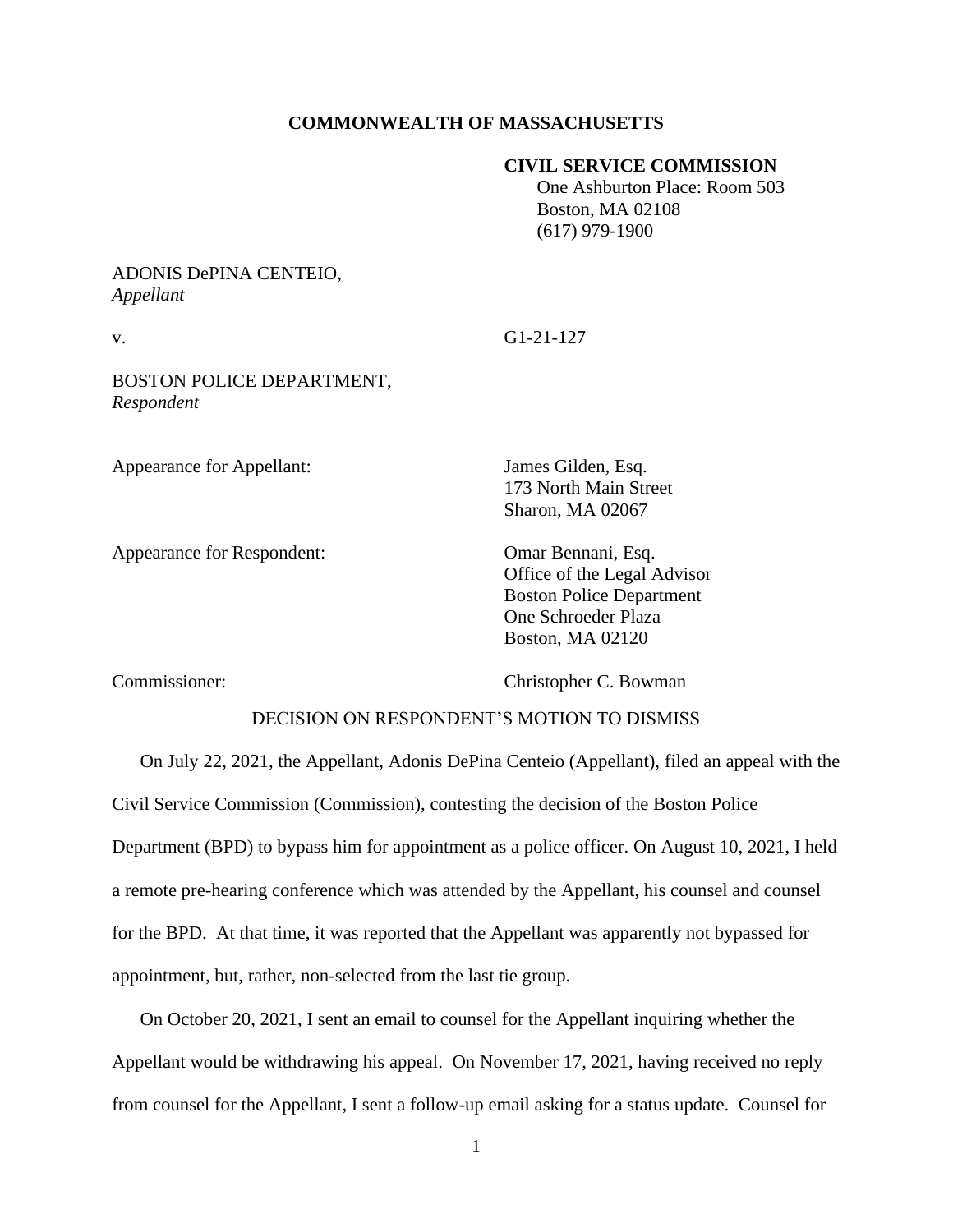the Appellant replied, indicating that he had not received the October  $20<sup>th</sup>$  email and stating that "The Appellant is currently being processed. I shall reach out to him to see what he wants to do." Having received no status update as of October  $20<sup>th</sup>$ , I provided the BPD with 30 days to file a motion to dismiss and the Appellant with 30 days thereafter to file a reply. The BPD filed a timely motion to dismiss and the Appellant did not submit an opposition.

As referenced in the BPD's motion to dismiss, the Appellant was ranked in the  $72<sup>nd</sup>$  tie group on Certification No. 07505. No candidate ranked below the 72<sup>nd</sup> tie group was appointed from this certification. The BPD's notice to the Appellant that he was bypassed was sent in error.

 The Commission has long held that the appointment of a candidate among those with the same rank on a Certification is not a bypass. See Edson v. Reading, 21 MCSR 453 (2008) (upheld by Superior Court; Edson v. Civil Service Comm'n, Middlesex Sup. Ct. No. 08-CV3418 (2009)); Bartolomei v. Holyoke, 21 MCSR 94 (2008); Coughlin v. Plymouth, 19 MCSR 434 (2006); Kallas v. Franklin School Dep't, 11 MCSR 73 (1998); Servello v. Dep't of Correction, 28 MCSR 252 (2015); See also Thompson v. Civil Service Comm'n, Suffolk Superior Ct. No. MICV 1995-5742 (1996) (concluding that selection among tied candidates does not present a bypass); Massachusetts Ass'n of Minority Law Enforcement Officers v. Abban, 434 Mass. 256, 261 (2001) ("In deciding bypass appeals, the commission must determine whether the appointing authority has complied with the requirements of Massachusetts civil service law for selecting lower scoring candidates over higher scoring candidates); Cotter v. Boston, 193 F. Supp. 2d 323, 354 (D. Mass. 2002) (citing HRD's guide), *rev'd in part on other grounds*, 323 F.3d 160 (1St Cir. 2003) ("when a civil service exam results in a tie -score, and the appointing authority ... promotes some but not all of the candidates, no actionable ` bypass ' has taken place in the parlance of... civil service").